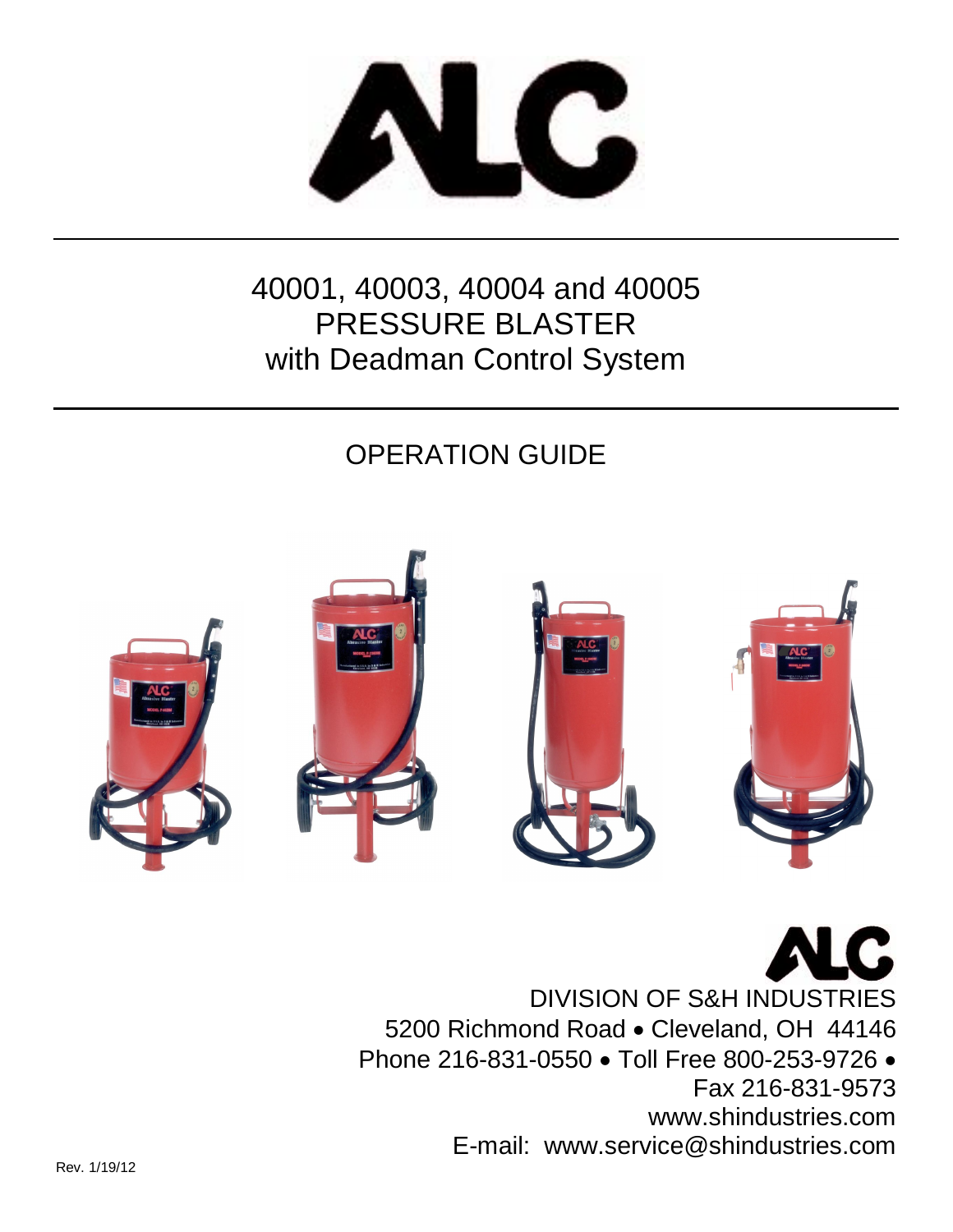# **WARNING!**

**Do not use an ALC Pressure Blaster until you have read this manual and you understand its contents and warnings. These warnings are included for the health and safety of the operator and those in the immediate vicinity. Keep this manual for future reference.** 

**Dust created by power sanding, sawing, grinding, drilling, and other construction activities may contain chemicals known to cause cancer, birth defects or other reproductive harm and respiratory illnesses. Some examples of the chemicals include:**

- **Lead from lead based paints**
- **Crystalline silica from bricks, cement and other masonry products**
- **Arsenic and chromium from chemically-treated lumber**

**Your risk from these exposures varies, depending on how often you do this type of work. To reduce your exposure to these chemicals: Work in a ventilated area, and work with approved safety equipment, such as those dust masks that are specially designed to filter out microscopic particles.**

**Abrasive blasting produces harmful dust. Everyone in the blasting area must wear a properly fitted and properly maintained NIOSH-approved supplied-air respirator.**

### **SILICOSIS AND OTHER DUST WARNINGS:**

**Breathing dust from silica sand may cause silicosis, a fatal lung disease. Breathing dust during blasting operations may also cause asbestosis and/or other serious or fatal diseases. A NIOSH-approved, well-maintained air-supplied abrasive blasting respirator must be used by anyone blasting, anyone handling or using media containing toxic substances or media with more than point one percent (.001) free crystalline silica and anyone in the area of the dust. Harmful dust can remain suspended in the air for long periods of time after blasting has ceased, causing serious injury or death.**

**Before removing respirator, use an air monitoring instrument to determine if atmosphere is safe to breathe. Contact local OHSA or NIOSH office to determine the proper respirator for your particular application.**

**Supplied-Air respirators do not remove or protect against carbon monoxide (CO) or any other toxic gas. Use a carbon monoxide removal device and monitoring device with the respirator to ensure grade D quality air. Follow all applicable OSHA standards and OSHA regulation 1910.134 (d).**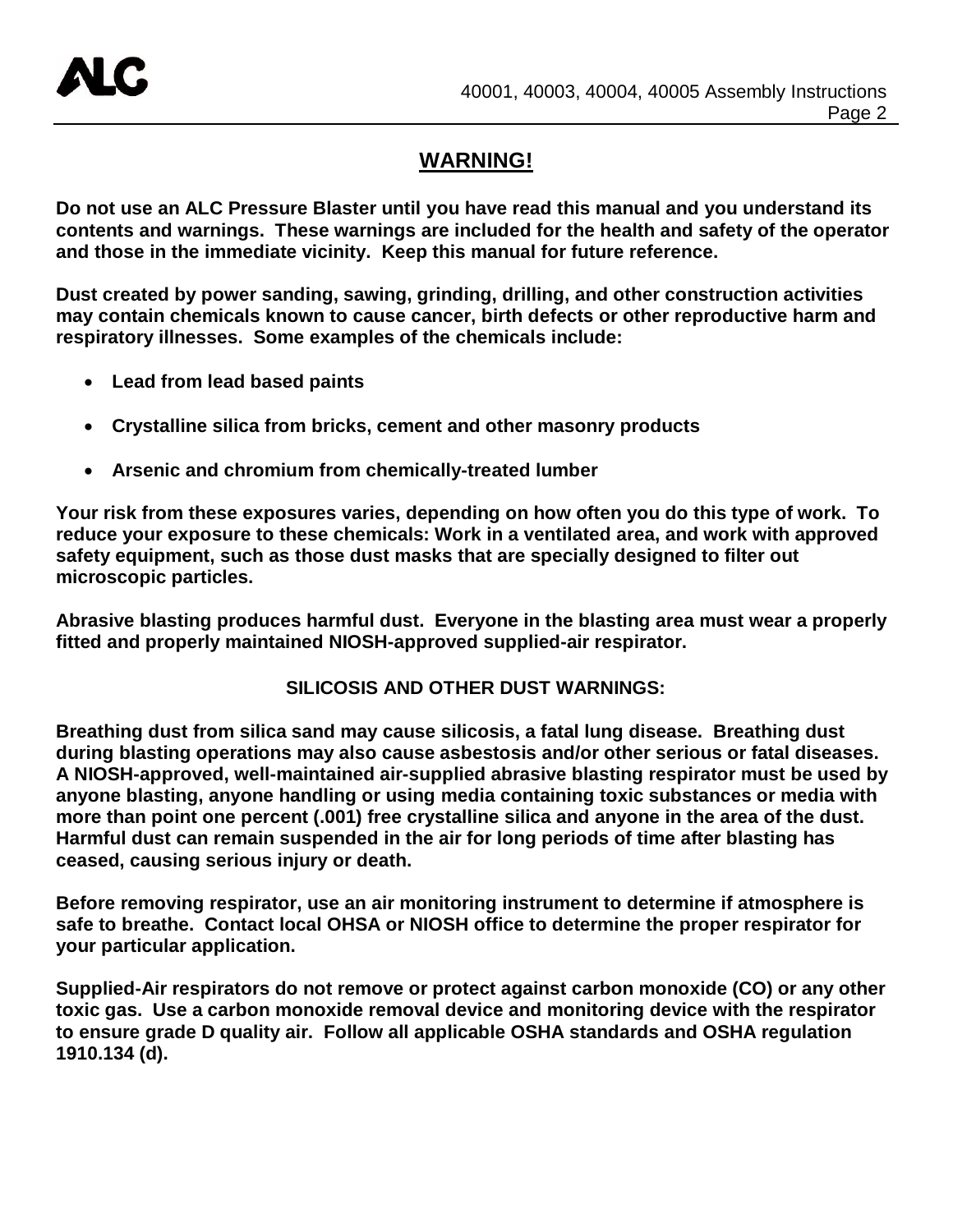# **ASSEMBLY INSTRUCTIONS**

**NOTE:** Refer to diagrams on page 9 when assembling.

- 1. Attach wheel assemblies to wheel support as shown in inset #1 (p. 13). Do not tighten nut snugly against wheel hub, as some movement is required to allow free rolling of wheels. Tighten hex nut directly against wheel support housing to lock wheel assembly in place.
- 2. Abrasive regulator valve has been preassembled and attached to the bottom of the tank. Pipe dope has been used on all fittings for positive sealing. Connect hose assemblies as shown in illustration with enclosed hose stems and hose clamps.
- 3. Attach abrasive hose and air by-pass hose to tank base. Proceed with assembly of air intake, choke valve, and pressure gauge assembly as shown in diagram. Optional air filter assembly as shown in diagram should be attached during this step. Manufacturer recommends the use of pipe dope on all fittings for positive sealing. Several subassemblies have been completed at the factory for your convenience. Be certain all pipe fittings and hose clamps are tight before using blaster.

# **WARNING!**

**Disconnecting hose while Unit is under pressure could cause serious injury or death. Use safety lock pins and safety cables in all coupling connections to help prevent hose couplings from accidental disconnection.**

**If twist-on type air hose couplings are used, they must be secured by safety lock pins or wires to prevent accidental disconnection while under pressure. Hose disconnection while under pressure could cause serious injury.**

- 4. The Deadman Valve Assembly (less ceramic nozzle) has been preassembled and attached to the abrasive hose. It allows single-handed operation with safety shut-off when operator's hand is removed or valve is dropped. (Do not over-tighten retainer nut against ceramic nozzle. Excessive tightening may cause damage to nozzle.) **IMPORTANT:** The 40164/40165 sealing block/nut and bolt assembly must be adjusted after inserting ceramic nozzle. Note: The Deadman Valve is adaptable to any blaster using 1/2" I.D. blast hose. Inspect and replace nozzle washer as needed or when replacing nozzles..
- 5. Recheck all pipe fittings and hose clamps to ensure they are securely tightened.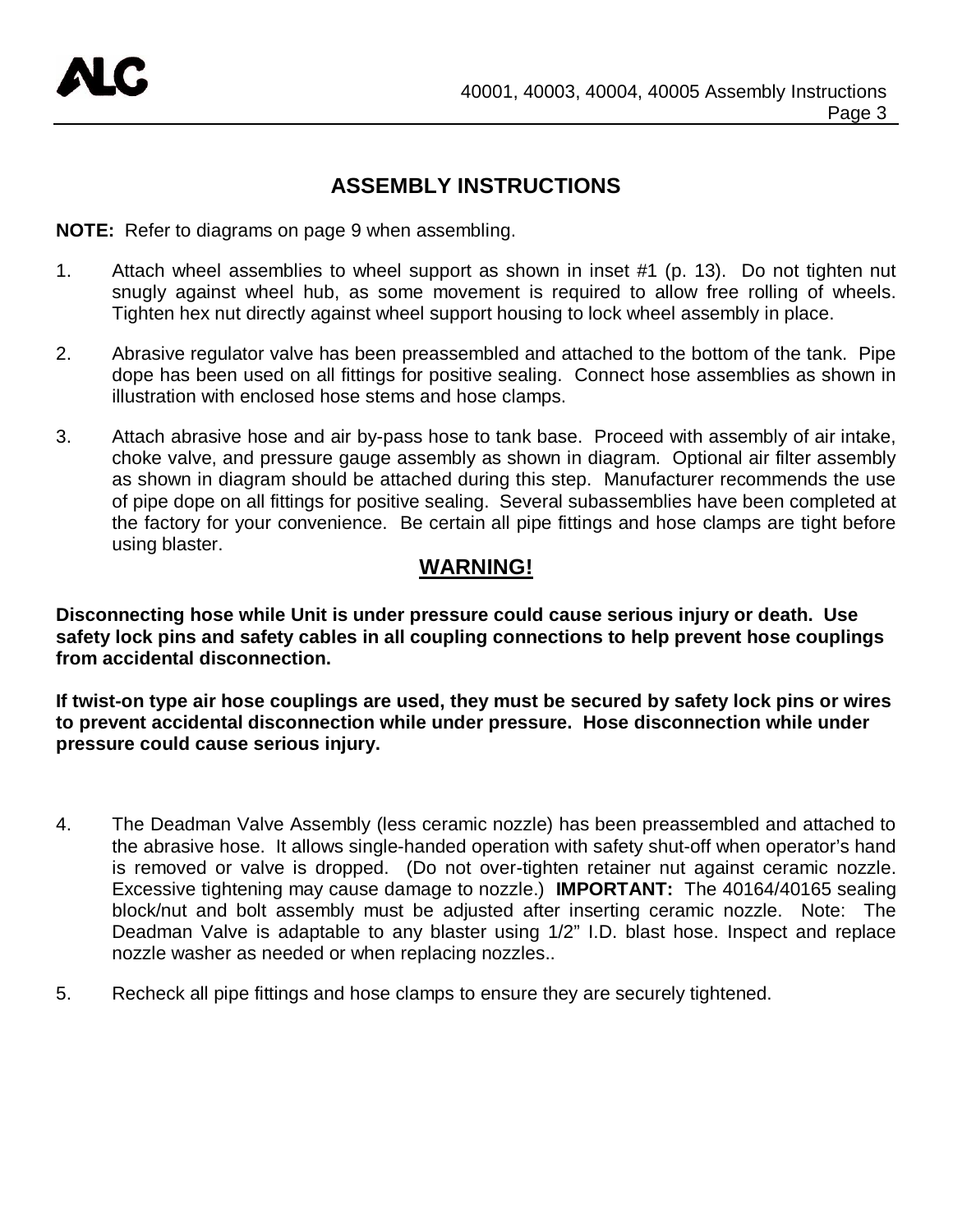

# **PRESSURE BLASTER SAFETY PROCEDURES**

### **CAUTION: READ THESE SAFETY PROCEDURES IN THEIR ENTIRETY – PARTS OF THE OPERATING INSTRUCTIONS ARE WITHIN THESE WARNINGS.**

These procedures are not intended to be exhaustive due to the many variables in the abrasive blasting field. Therefore, we INSIST that the hands, ears, mouth, nose and eyes be covered with appropriate safety protection at all times.

# **ADDITIONAL WARNINGS! CAUTION MUST BE EXERCISED BY USER AT ALL TIMES**

- **1. Do not place fingers, any body parts or any components in the filler plug seal area when the blast machine is being pressurized. Failure to keep body parts from the filler plug area will result in serious injury.**
- **2. Do not exceed maximum working pressure of 110 PSI. Failure to keep maximum working pressure below 110 PSI can cause the blast machine to burst, causing death or serious injury.**
- **3. Everyone in the blast area including the equipment operator should correctly use and maintain a NIOSH-approved air-supplied respirator, even after blasting has ceased. Harmful dust can remain suspended in the air for long periods of time after blasting has ceased causing injury or death.**
- **4. Before using the pressure blaster: Put on safety glasses, gloves, and NIOSH-approved respirator. Always wear these protective items when operating and while servicing your abrasive blaster. While a protective hood is provided to help protect you from flying particles as you use the machine, the hood does not provide protection from air borne particles. A well maintained air supplied blasting respirator must be used by anyone blasting.**
- **5. Use thick gloves with gauntlets to protect your hands.**
- **6. Use backboards to prevent overspray from hitting someone or something else because the dust will travel a long distance. Blast in a large open area to minimize abrasive accumulation in surrounding areas.**
- **7. Do not pull media tank around by the abrasive hose or let tank fall over as a fitting may break rendering the machine unsafe. Media and air under 125 PSI have a very high destructive force. Never leave a pressurized machine unattended. If an emergency occurs, such as a burst blast hose, shutdown the machine immediately.**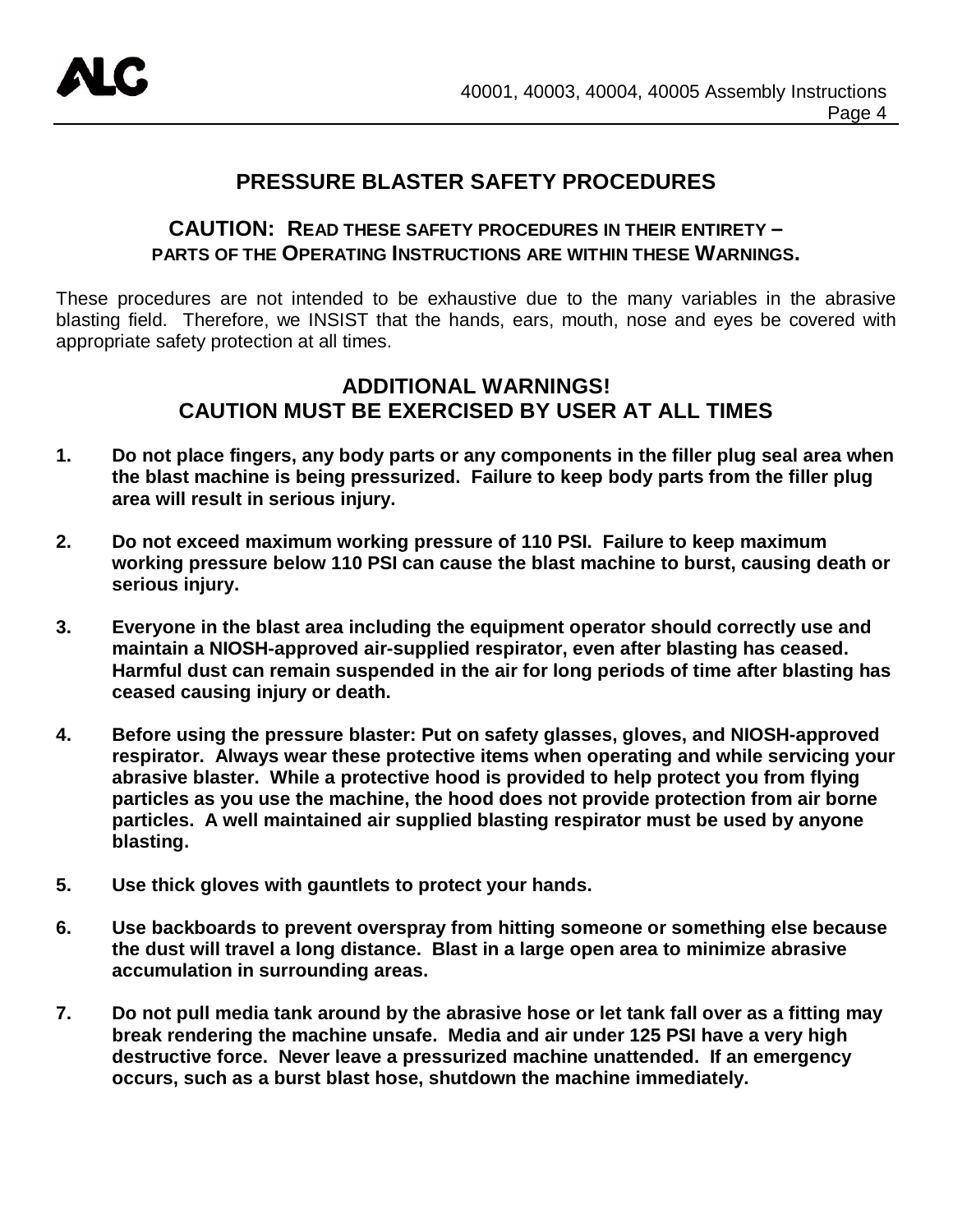

- **8. Drain air out of tank through the inlet valve and disconnect power before maintenance cleaning of any kind. When removing nozzle, caution must be exercised as air pressure may still be in the hose if the nozzle is plugged.**
- **9. For safe operation, perform recommended preventive maintenance on blaster tank, remote unit and accessories. Replace all worn parts before they fail. Immediate replacement of worn components is required. Failure to replace worn components could result in exposing the operator or bystanders to high speed media and compressed air, causing serious injury.**
- **10. Do not use corrosive materials of any type in unit. Use only clean, dry media.**
- **11. Do not splice abrasive hose. The splice will wear out quickly and may violently spray media over the surrounding area. A worn blast hose could suddenly fail by bursting. Couplings and nozzle holders may not adequately grip worn hose, causing them to blow off under pressure. Compressed air and abrasive escaping from a burst hose, or disconnected coupling or nozzle holder, could cause severe injury.**
- **12. Welding, grinding, or drilling on the blast machine could weaken the vessel. Compressed air pressure could cause a weakened blast machine to rupture, resulting in death or serious injury.**
- **13. Always place the machine so that the outlet is pointed away from any objects or persons. Stand clear of the path of exiting abrasive. It may come out at high velocity. Impact from exiting abrasive could cause severe injury.**
- **14. Static electricity can be created by the use of this equipment. Do not use within fifty feet of any explosive, potentially explosive substances, or their vapors as an explosion can occur.**
- **15. Do not use this equipment in any area that might be considered hazardous or where flammable gases or liquids are present. Failure to do so may cause an explosion resulting in serious injury.**
- **16. Do not overfill tank with media. Do not fill to within 6 inches from top of the tank.**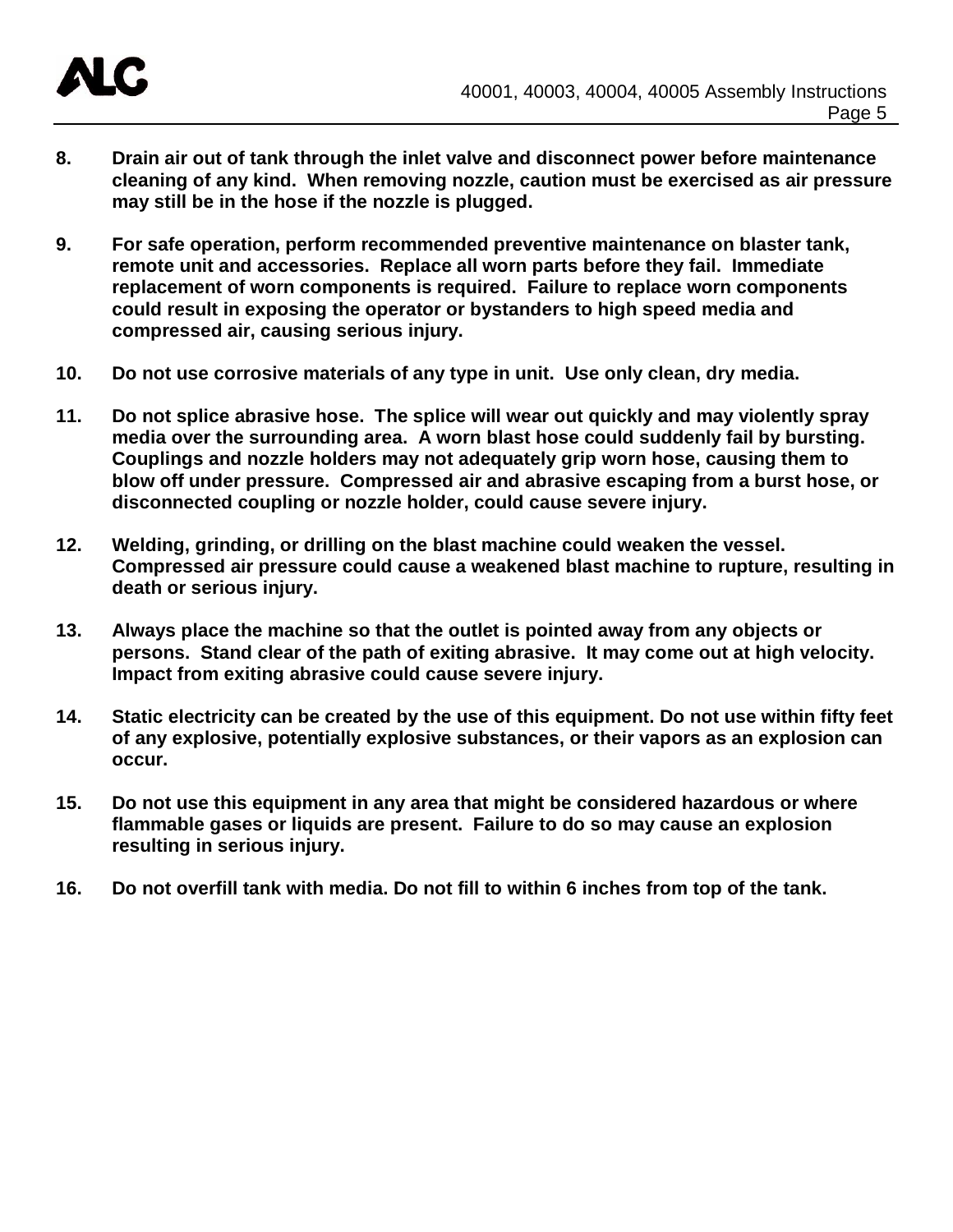# **OPERATING INSTRUCTIONS**

#### **OPERATING TECHNIQUE:**

- 1. Connect air hose to air inlet valve. Manufacturer recommends using minimum incoming air hose of 1/2" I.D. Using an air hose smaller than 1/2" I.D. will restrict air volume and result in poor unit operation. Prior to injection of air, be certain air inlet valve and nozzle valve are in the OFF position. With Deadman Valve closed and closure plug in the UP position, open air inlet valve allowing air to pressurize. Operating range of unit is 40 to 110 PSI. **Note:** For proper nozzle selection, refer to nozzle selection chart below. After proper nozzle selection, insert nozzle into retainer base. Set against washer and slide retainer nut over nozzle and tighten by hand.
- 2. The Pressure Blaster is equipped with a unique semi-automotive pull-up closure design. Manufacturer recommends a fine grade abrasive with granular size similar to that of table salt. This assures proper flow and reduces the possibility of nozzle obstruction. When ready to pressurize container, pull up closure and turn on incoming air. The internal air pressure will seal the closure.
- 3. With the blaster pressurized and abrasive flow regulator valve at base of unit closed, open choke valve allowing air to flow through by-pass hose to base of the unit. Then holding the abrasive hose by nozzle retainer housing with nozzle directed away from unit and operator, quickly squeeze the Deadman Valve fully open and adjust the regulator valve at base of tank to bleed the abrasive into air flow. **Slowly open regulator valve until abrasive material is**  slightly visible. Once the regulator flow valve is adjusted to the desired setting, further adjustment should only be required when changing grade of abrasive material or when a nozzle with a different I.D. is used.

For best performance, the Deadman Valve should be opened and closed quickly. **Note:** The choke valve located at the rear of the tank on the by-pass air line must always be open during blasting.

# **WARNING!**

**All persons except for the equipment user must stay clear of the blast machine. The user may pressurize or depressurize the machine at any time. The noise generated by the sudden release of compressed air while the machine is pressurized or depressurized may startle bystanders, and may vent abrasive under pressure. Either condition could result in injury.**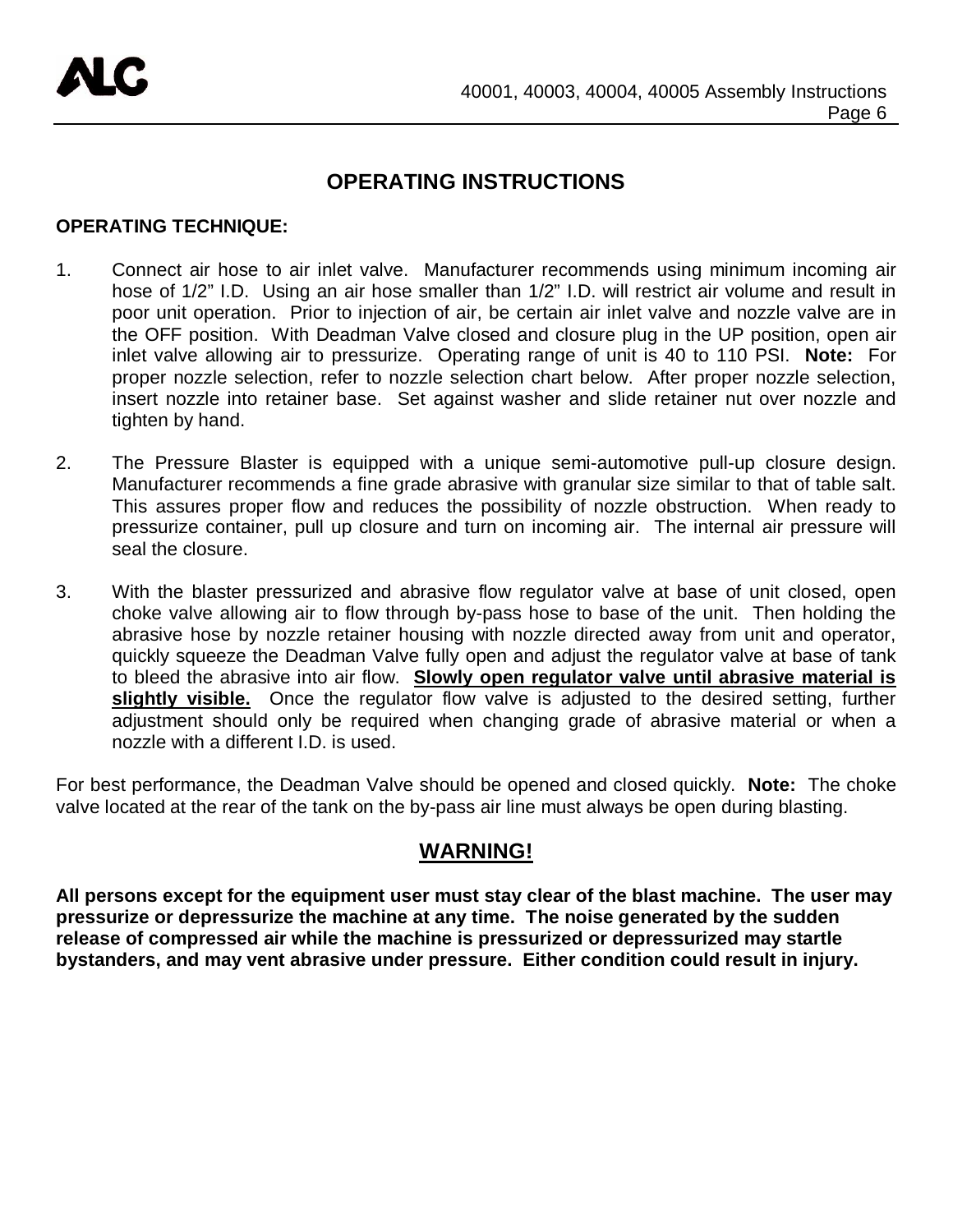| <b>NOZZLE SELECTION CHART</b>                                                      |             |            |            |                      |                  |  |  |  |
|------------------------------------------------------------------------------------|-------------|------------|------------|----------------------|------------------|--|--|--|
| PART NO.                                                                           | NOZZLE I.D. | <b>CFM</b> | <b>PSI</b> | <b>BLASTING AREA</b> | <b>ABRASIVE</b>  |  |  |  |
| <b>ALC</b>                                                                         |             |            |            | SQ. FT./MIN.         | <b>USAGE/HR.</b> |  |  |  |
| 40067                                                                              | 3/32"       | 7          | 80         | 1/2                  | 100 lbs.         |  |  |  |
| 40068                                                                              | 1/8"        | 15         | 80         | 1 to $1 - 1/2$       | 150 lbs.         |  |  |  |
| 40069                                                                              | 5/32"       | 25         | 80         | 2 to 2-1/2           | 200 lbs.         |  |  |  |
| 40070                                                                              | 3/16"       | 40         | 80         | $3$ to $3-1/2$       | 300 lbs.         |  |  |  |
| 40071                                                                              | 1/4"        | 80         | 80         | 4 to $4 - 1/2$       | 500 lbs.         |  |  |  |
| 40072                                                                              | 5/16"       | 125        | 80         | $5$ to $6$           | 800 lbs.         |  |  |  |
| Blast area coverage per minute and abrasive consumption are<br><b>NOTE:</b>        |             |            |            |                      |                  |  |  |  |
| approximate guidelines. Abrasive material and surface blasted may alter coverage   |             |            |            |                      |                  |  |  |  |
| and consumption rates. Furthermore, for each 50 feet of blast hose there will be a |             |            |            |                      |                  |  |  |  |
| 5 PSI pressure drop.                                                               |             |            |            |                      |                  |  |  |  |

# **WARNING!**

**The threads on the nozzle and nozzle holder must be inspected each time the nozzle is secured to the holder. Check the threads for wear, and make sure nozzle holder securely grips the nozzle. The nozzle washer must also be inspected for wear. Worn nozzle washers cause thread erosion. A loose-fitting nozzle may eject from the holder under pressure and could cause severe injury.**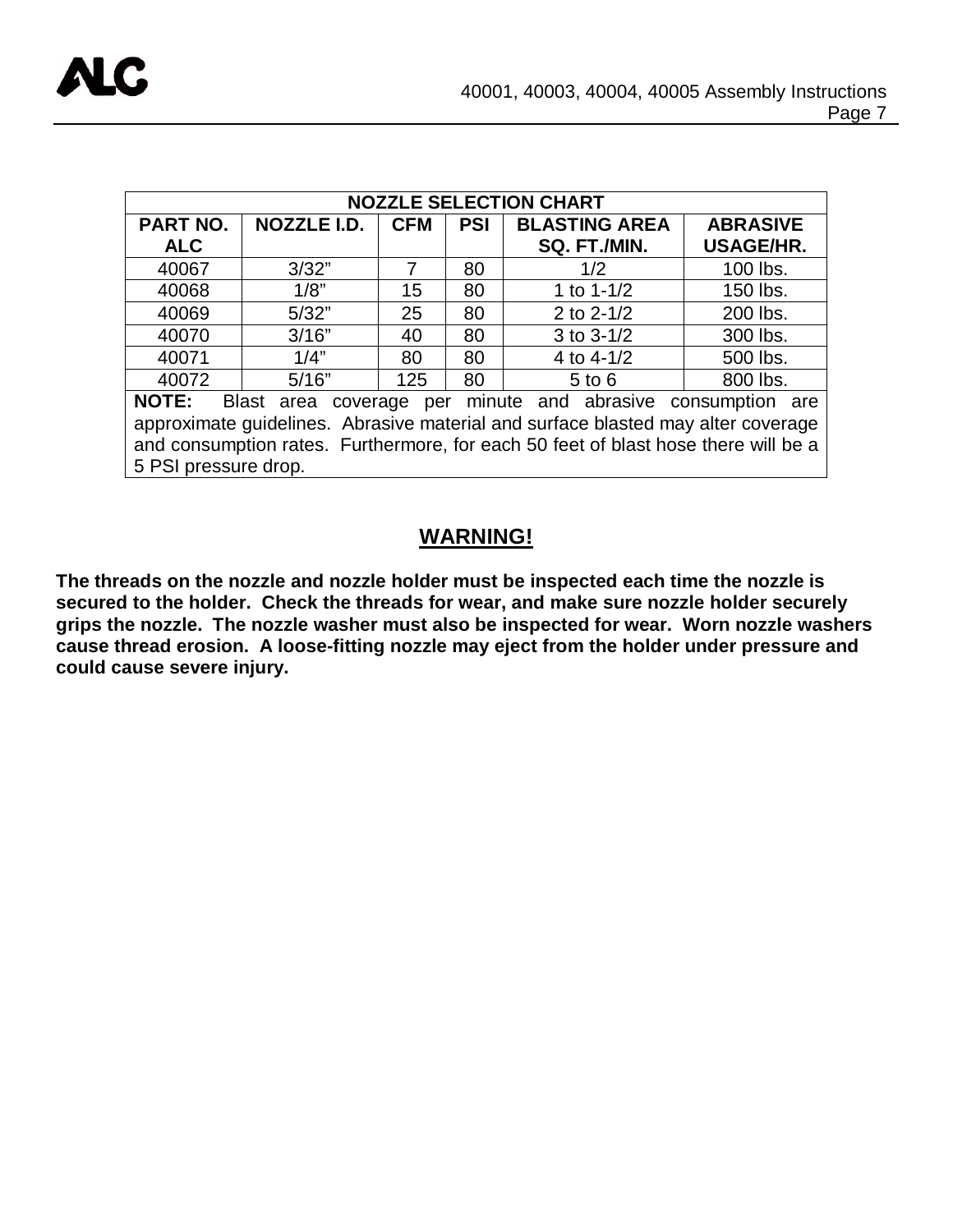

#### **AIR COMPRESSOR RECOMMENDATION:**

To permit efficient operation of your air compressor, follow these guidelines:

- 1. Use a smaller size nozzle to control the demand of air.
- 2. Do not blast continuously. Stop blasting operation periodically to allow the compressor to cool. No compressor is designed to constantly run at full RPM. Use 70% of the rated output.
- 3. Use a minimum 1/2" air hose or metal piping from your air compressor to the blaster. If your compressor is creating an excessive amount of moisture, we recommend using a water trap or a moisture separator. Open the bleeder valve until water slowly flows out continuously.
- 4. The air compressor should be drained at the bottom of the supply tank through a drain valve and should be blown down daily. It is not unusual to drain three or four gallons of water from the supply tank on a high humidity day. An additional supply tank will help.
- 5. Keep dust and media created by blasting away from the air compressor unit. Observe maximum air pressure requirements for the blaster and either set your compressor to run within these limits or use a pressure regulator valve to reduce the air pressure to the appropriate range.

#### **ABRASIVE (MEDIA) USAGE:**

- 1. If moisture is in the media it will eventually damage the blaster tank or plug the system. Keep the media and compressor air dry to avoid this problem.
- 2. If media is moist, screen it and dry it before using.
- 3. Do not leave media in the tank after blasting because it can absorb moisture and impair blasting performance.
- 4. Store media in a dry place; keep media off the ground or concrete floors. Put it on a wooden skid.
- 5. If the humidity is excessively high, it may not be advisable to blast at that time.
- 6. Consider using different grades or different types of media to prevent nozzle clogging due to high moisture content.
- 7. Do not use sand.

**Warning! Do not fill the pressure vessel to within six (6) inches of the top of the vessel. If a hose is accidentally disconnected during use media spray may occur.**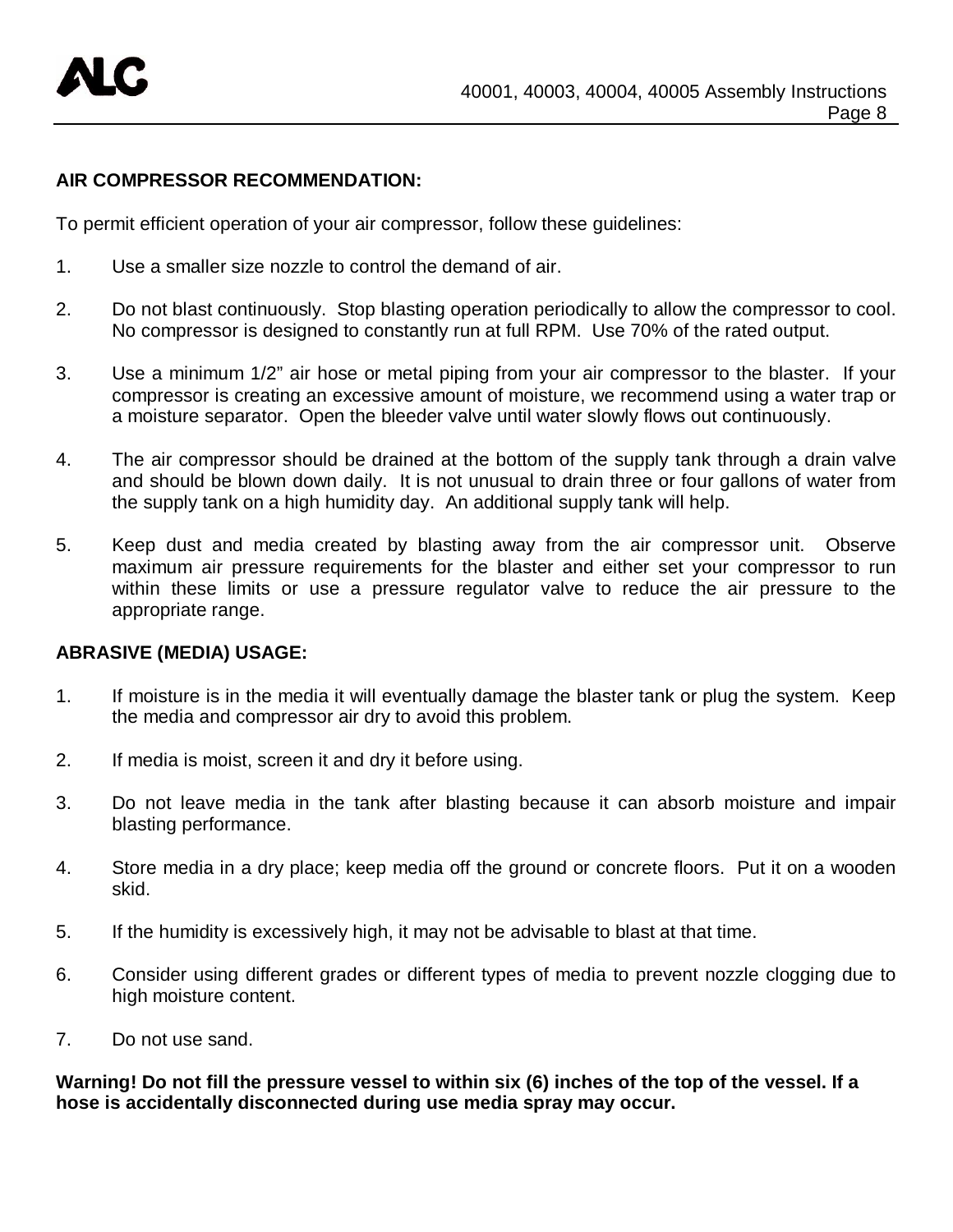| <b>ABRASIVE AND PRESSURE GUIDE</b> |                     |                 |                 |                  |       |  |  |  |  |
|------------------------------------|---------------------|-----------------|-----------------|------------------|-------|--|--|--|--|
| <b>Material to Be Cleaned</b>      | <b>Air Pressure</b> | <b>Abrasive</b> |                 | <b>Grit Size</b> |       |  |  |  |  |
| Steel vats                         | 100-125 psi         | Black magnum    | 10898           | 30/50            | 20/40 |  |  |  |  |
| Auto fenders                       | 50-80 psi           | Black magnum    | 10898           | 80/120           | 20/40 |  |  |  |  |
| <b>Brick and block</b>             | 80-125 psi          | Black magnum    | 10898           | 30/50            | 20/40 |  |  |  |  |
| Steel cabinets                     | 80-125 psi          | Black magnum    | 10898           | 30/50            | 20/40 |  |  |  |  |
| <b>Truck bodies</b>                | 100-125 psi         | Black magnum    | 10898           | $30 - 50$        | 20/40 |  |  |  |  |
| Glass etching                      | 50-70 psi           | Glass beads     | Silicon carbide | 30/40            | 100   |  |  |  |  |
| Wood<br>50-70 psi                  |                     | Nut shells      | Glass beads     | 14/30            | 30/40 |  |  |  |  |

### Coal Slag #40093

Coal Slag is used when paint and rust has to be removed from steel, such as car bodies, tanks or heavy machinery. Coal Slag is faster cutting, can be re-used, is moisture free, and will not pack or absorb moisture. (25 Lb. container)

### Steel Grit #40109

Steel grit is extremely fast cutting on rusty metal and hard to remove paint. Steel Grit is popular because it leaves a very smooth finish. It is also comparable in price to most other specialty abrasives. Steel Grit is recommended in reclaim systems or cabinets. (25 Lb. container)

### Glass Bead #40105

Glass Bead is used in creating a satin or matte finish. Glass Bead is recommended in reclaim systems or cabinets. (25 Lb. container)

#### Aluminum Oxide #40098

Aluminum Oxide is a high quality abrasive that is sharper than sand (not recommended) and cuts twice as fast as sand. It leaves a smooth textured finish with no pits or burrs. Aluminum Oxide is rougher than glass bead and can be used over and over again. It is one of the most economical abrasives you can use in any reclaim systems or cabinets. (4/25 Lb. container)

#### Plastic Grit #40110

Primarily used to strip aluminum and fiberglass. Great for stripping paint, light oxidation and surface rust. Recommended for use in blast cabinets because it creates very little dust. Works quickly, last a long time and increases visibility within the cabinet. (10 Lb. container)

#### Walnut Shells #40112

Walnut shells are recommended for use on "soft" surfaces such as aluminum, glass, wood, and other areas where no pitting is desired. Leaves a smooth, dull finish. (10 Lb. container)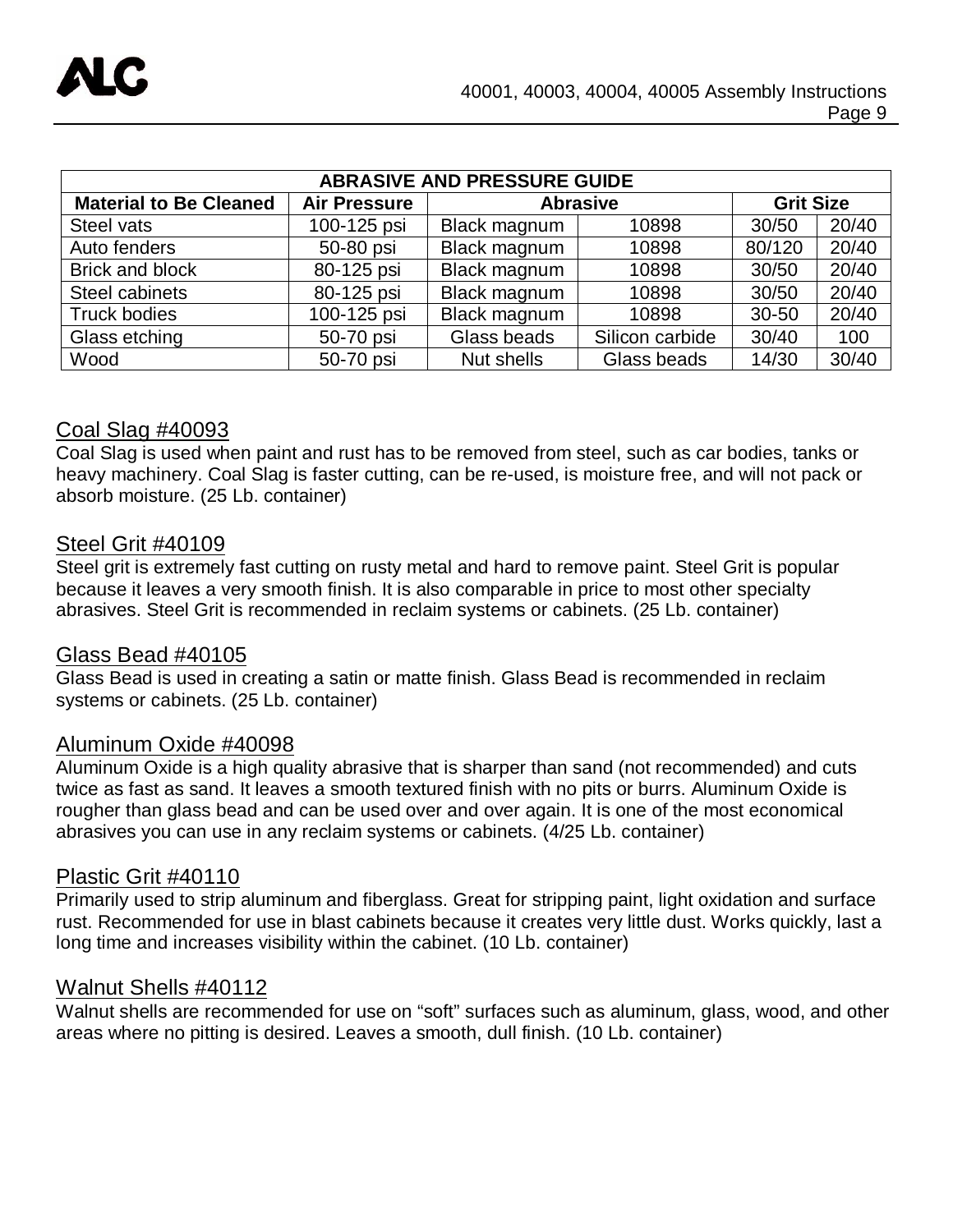# **TROUBLESHOOTING TIPS**

#### **Surging of blast flow:**

**Excessive media consumption:**

Media valve open too far<br>
Air pressure too low by Check pressure

#### **Clogging and plugging of blast flow:**

Debris in media **Purge and screen** Nozzle plugs and the Use larger nozzle

#### **Moisture in abrasive media:**

#### **Humid weather:**

#### **Overtaxed compressor:**

Compressor too small Restrict time used Nozzle size too large Use smaller size<br>
Too many leaks in plumbing Seal and tighten plumbing Too many leaks in plumbing Holes in abrasive hose **Replace hose** Air filter on compressor plugged Clean

#### **Lack of air pressure:**

Compressor too small Use smaller nozzle Supply valves not on full position Open valves Nozzle size too large Use smaller size Leaks in plumbing Leaks in plumbing Holes in abrasive hose **Replace hose** Air filter on compressor plugged Clean filter Urethane gasket worn or dirty Clean or replace gasket

#### **Lack of abrasive flow:**

Blaster tank empty Fill tank Moisture in media Dry media Not enough air pressure Check system Abrasive hose kinked Straighten hose Debris in media Clean or screen media

### **PROBLEM/CAUSE POSSIBLE SOLUTION**

Air pressure too low Check pressure gauge on compressor<br>
Too much media<br>
Check pressure gauge on compressor<br>
Adiust media valve 40200 Adjust media valve 40200

Check pressure gauge on compressor

Media size too large Use smaller grit size Nozzle plugs **Adjust media valve 40200** Wet media **Dry media, drain water from air** 

Wet media Change or use dry media Water in air **Drain water from air lines** Water in tank **Empty**, dry out and refill

Moderate humidity Keep media as dry as possible Moderate humidity Use drier or moisture separator High humidity **Avoid that period of use if possible**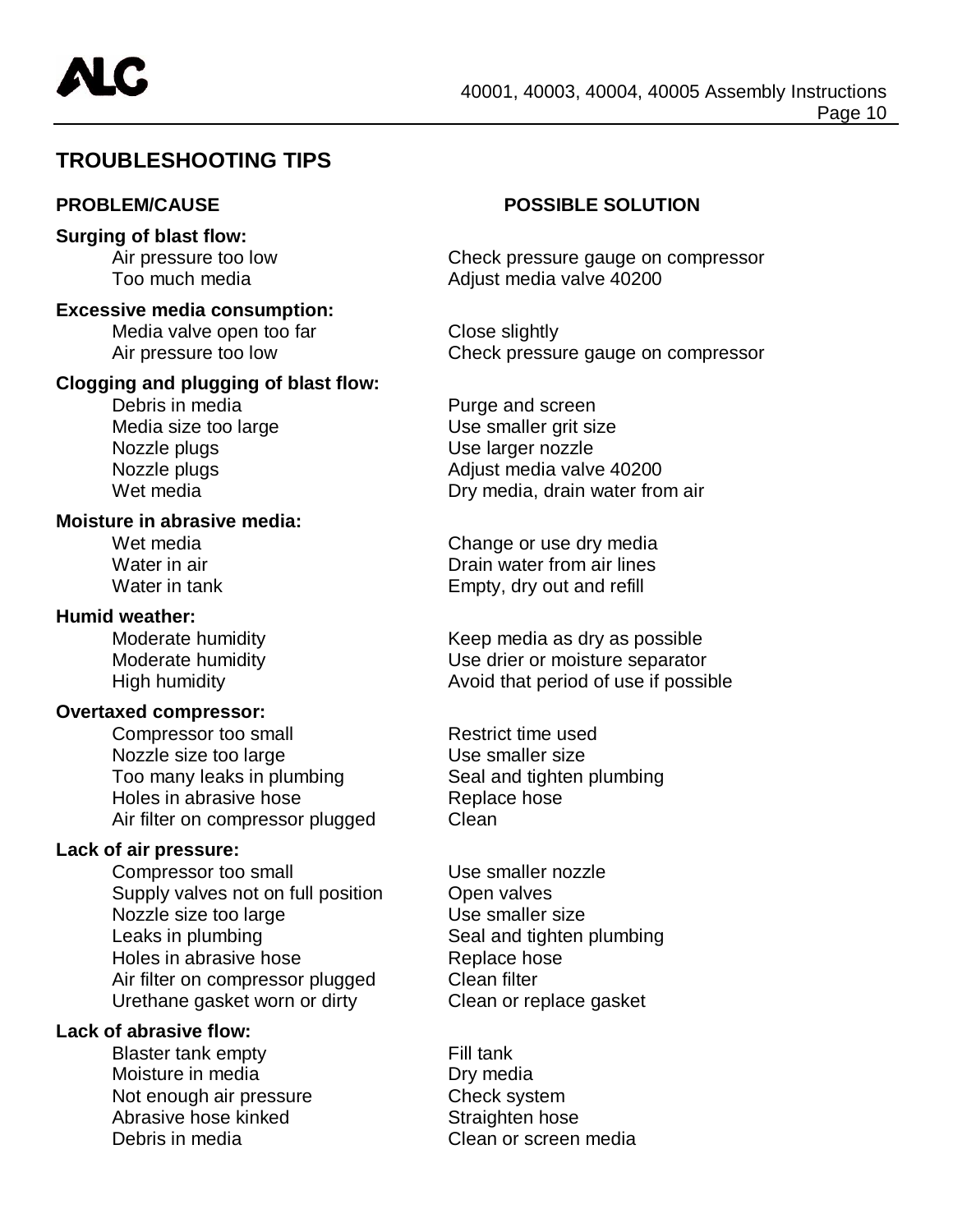# **MAINTENANCE**

# **WARNING!**

**Failure to observe the following before performing any maintenance could cause serious injury or death from the sudden release of compressed air:**

- **Depressurize the blast machine.**
- **Disconnect power supply.**
- **Lockout and tagout the compressed air supply.**
- **Bleed the air supply line to the blast machine.**

**Immediate replacement of worn components is required. Failure to replace worn components could expose the operator or bystanders to high speed media and compressed air could cause death or serious injury.**

**Leaks around couplings and nozzle holders indicate worn or loose fitting parts. Nozzle holders and couplings that do not fit tightly on hose and nozzles that do not fit tightly in nozzle holders could disconnect while under pressure. Impact from nozzles, couplings, hoses, or abrasive, and parts disconnected while under pressure could cause severe injury.**

# **MAINTENANCE**

To ensure a long and efficient operational life of the Deadman Control System, it is highly recommended that the following procedures be followed:

- 1. Periodically (after 5-6 months of moderate use or after 10-15 hours of heavy industrial use) replace all hose adaptors that are for abrasive flow use only (Order No. 40192).
- 2. Replace rubber sealing block on 40166 after 7-10 hours of use to maintain proper shut-off (Order No. 40164).
- 3. Check abrasive hose when it begins to soften or leaks media or air around the hose of handle area.
- 4. Replace the nozzle when it wears to the next larger size (at this time the Venturi effect of the nozzle is inefficient).
- 5. Check the urethane gasket in the pull-up closure when the air leaks excessively from the opening (make sure the gasket is free from media).

**Note:** Replace with genuine ALC parts – do not substitute.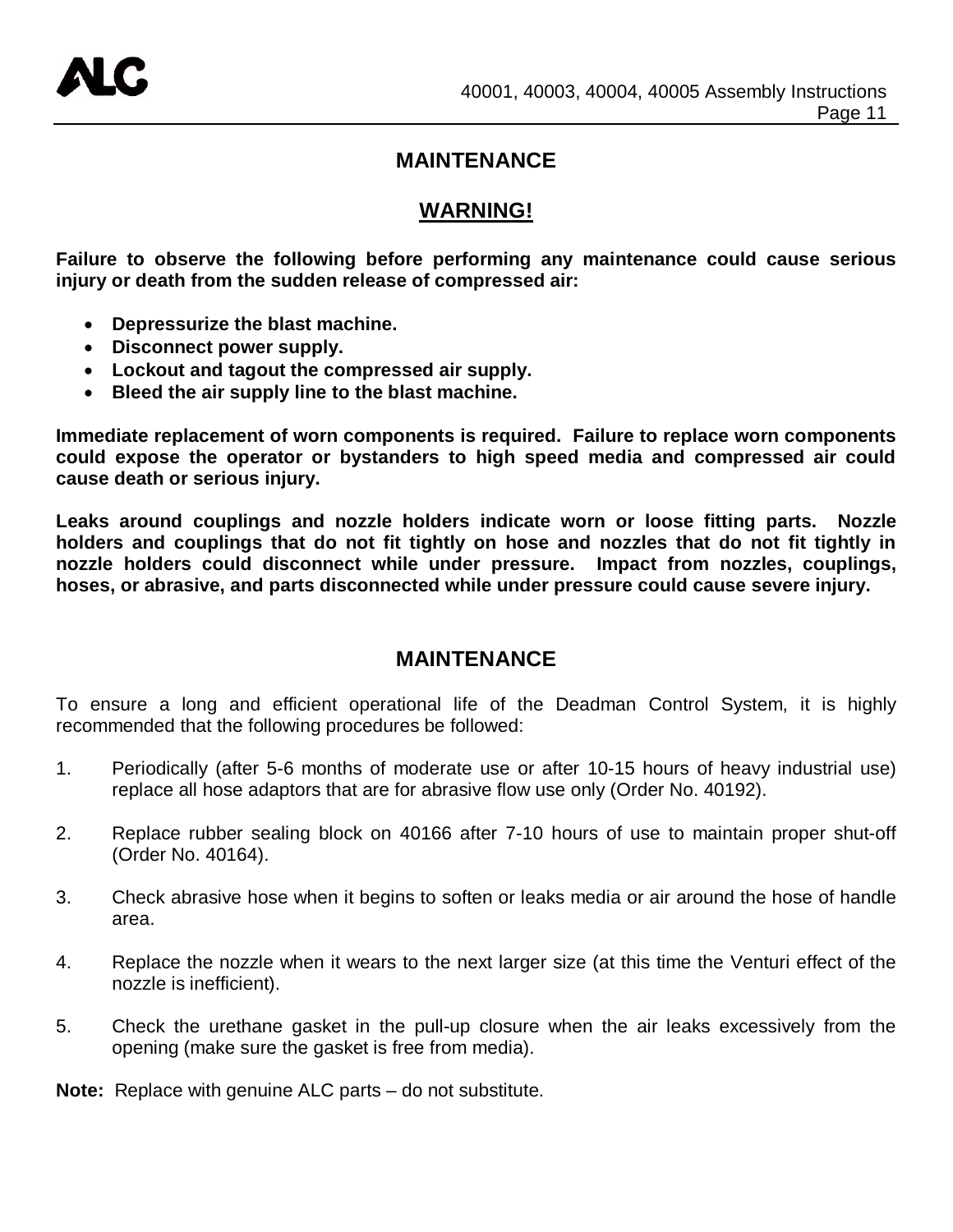

| <b>PARTS LIST</b>                                                                                    |             |                                      |             |             |                                        |  |
|------------------------------------------------------------------------------------------------------|-------------|--------------------------------------|-------------|-------------|----------------------------------------|--|
| <b>ITEM</b>                                                                                          | <b>PART</b> | <b>DESCRIPTION</b>                   | <b>ITEM</b> | <b>PART</b> | <b>DESCRIPTION</b>                     |  |
| NO.                                                                                                  | NO.         |                                      | NO.         | NO.         |                                        |  |
| 1                                                                                                    | 40224       | 0-200 psi pressure gauge             | 23          | 40225       | 6" wheels (40001 only)                 |  |
| $\overline{2}$                                                                                       | 40219       | $1/2$ " x $1/4$ " bushing            | 24          | 40226       | 8" wheels (40003 and 40004)            |  |
| $\overline{3}$                                                                                       | 40221       | $1/2$ " cross                        | 25          | 40227       | 10" wheels (40005 only)                |  |
| $\overline{4}$                                                                                       | 40213       | 1/2" x close nipples                 | 26          | 40231       | 1-1/2" x 1/2" bushing (40005)          |  |
| 5                                                                                                    | 40198       | 1/2" bronze ball valve               | 27          | 40166       | Complete deadman handle                |  |
| 6                                                                                                    | 40186       | 1/2" brass adapter                   | 29          | 40230       | $1/2$ " tee                            |  |
| $\overline{7}$                                                                                       | 10935       | Hose clamp                           | 30          | 40209       | 2-prong quick disconnect               |  |
|                                                                                                      |             |                                      |             |             | coupling (40004 and 40005)             |  |
| 8                                                                                                    | 40123       | Red by-pass hose                     | 31          | 40210       | 2-prong hose connection (40004         |  |
|                                                                                                      |             |                                      |             |             | and 40005)                             |  |
| 9                                                                                                    | 40217       | $3/4$ " x $1/2$ " bushing            | 32          | 40216       | $1/2$ " 90 $^{\circ}$ elbow            |  |
| 10                                                                                                   | 40199       | 1/2" ball valve (pressure relieving) | 33          | 40117       | 1/2" abrasive hose (40001 and          |  |
|                                                                                                      |             |                                      |             |             | 40003)                                 |  |
| 11                                                                                                   | 40192       | 1/2" hose adaptor                    |             | 40118       | $\overline{1/2}$ abrasive hose (40004) |  |
| 12                                                                                                   | 10905       | 1/2" hose clamp                      |             | 40120       | $1/2$ " abrasive hose (40005)          |  |
| 13                                                                                                   | 40223       | $1/2$ " plug                         | 34          | 40173       | Shoulder bolt with nut                 |  |
| 14                                                                                                   | 40170       | Nozzle base with bracket             | 35          | 40228       | Closure gasket                         |  |
| 15                                                                                                   | 40196       | Nozzle washer                        | 36          | 40279       | 65# pressure tank only                 |  |
| 16                                                                                                   | 40193       | Nozzle retainer nut                  |             | 40281       | 110# pressure tank only                |  |
| 17                                                                                                   |             | Nozzle-see pg. 4 for size/part no.   |             | 40282       | 150# pressure tank only                |  |
| 18                                                                                                   | 40164       | Sealing block                        |             | 40286       | 300# pressure tank only                |  |
| 19                                                                                                   | 40165       | Nut and bolt assembly                | 37          | 40232       | Axle bolt assy. (40001, 40003,         |  |
|                                                                                                      |             |                                      |             |             | 40004)                                 |  |
| 20                                                                                                   | 40168       | Handle                               | 38          | 10973       | 5/8" diameter axle (F-300)             |  |
| 21                                                                                                   | 11500       | Pivot tension spring                 | 39          | 10974       | Palnuts for S-40 axle                  |  |
| 22                                                                                                   | 40207       | 1/2" moisture separator (optional)   | 40          | 40229       | Pressure relief valve                  |  |
| Moisture separator is standard on models 40004 and 40005. It is optional for models 40001 and 40003. |             |                                      |             |             |                                        |  |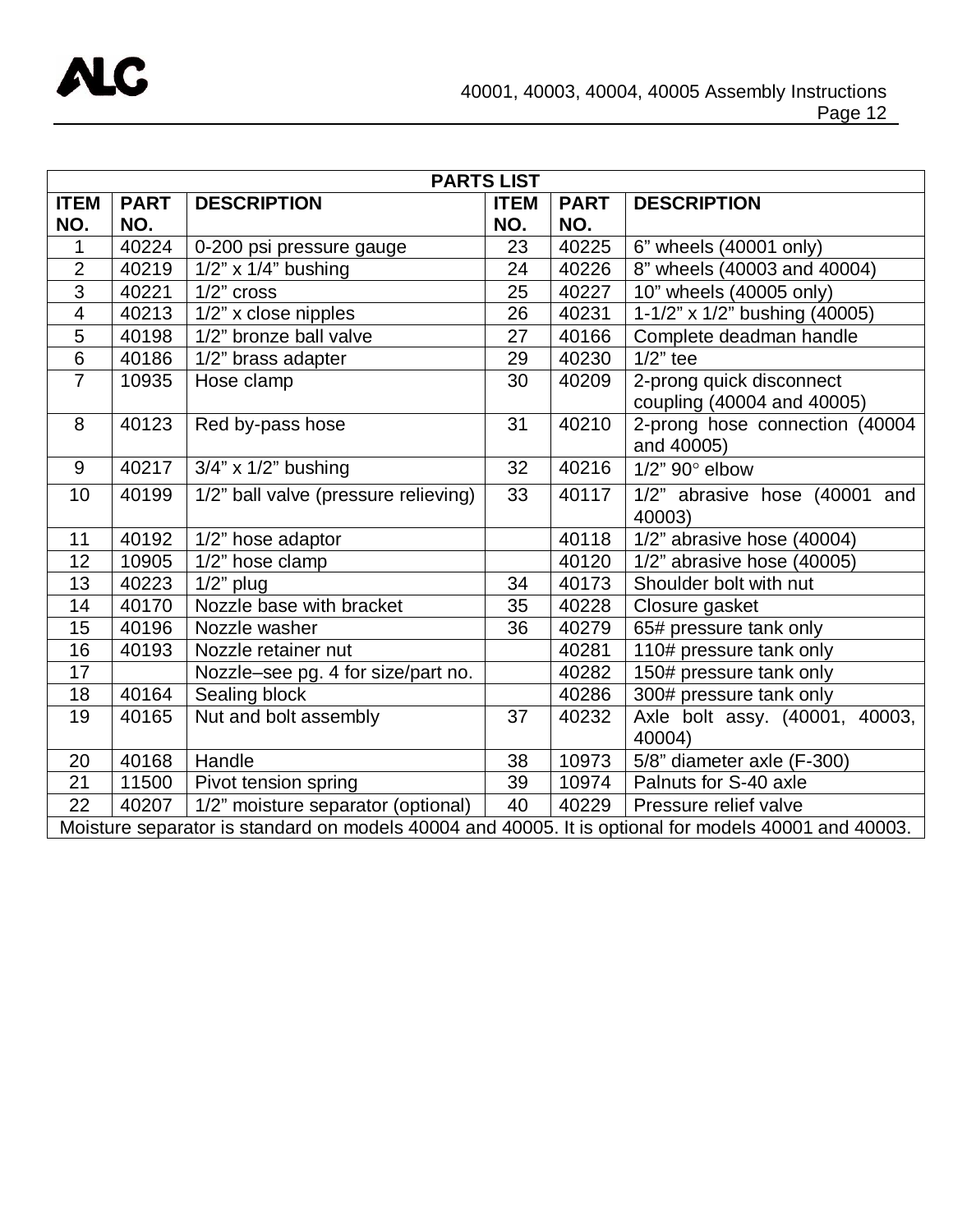

# 40001, 40003, 40004, 40005

with Deadman Control System

REPLACEMENT PARTS